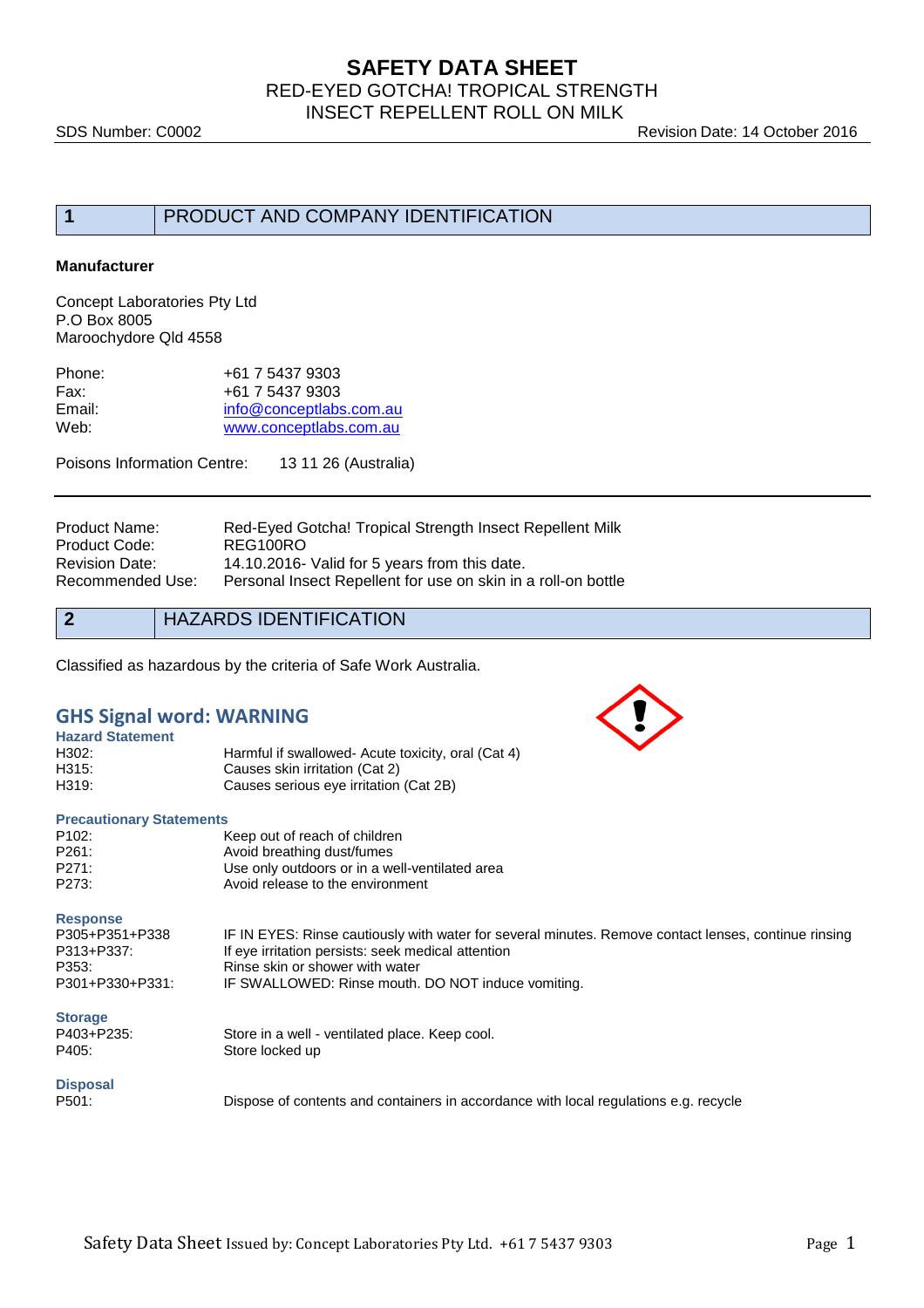## **SAFETY DATA SHEET** RED-EYED GOTCHA! TROPICAL STRENGTH INSECT REPELLENT ROLL ON MILK

SDS Number: C0002 Revision Date: 14 October 2016

| 3                                                                                                            | <b>COMPOSITION/INFORMATION ON INGREDIENTS</b> |                                                                                                                                  |                                                                                     |
|--------------------------------------------------------------------------------------------------------------|-----------------------------------------------|----------------------------------------------------------------------------------------------------------------------------------|-------------------------------------------------------------------------------------|
| Ingredients:<br><b>Hazardous Components</b><br>N.N-Diethyl toluamide (Deet)<br>Di N-propyl isocinchomeronate | N-octyl bicycloheptene dicarboximide          | CAS#<br>134-62-3<br>113-48-4<br>136-45-8                                                                                         | CONC %<br>19.5%<br>4.0%<br>2.0%                                                     |
| Excipients:<br>4                                                                                             | <b>FIRST AID MEASURES</b>                     |                                                                                                                                  | To 100%                                                                             |
| Inhalation:<br><b>Skin Contact:</b><br><b>Eye Contact:</b>                                                   |                                               | Not normally required. If patient overcome, move to fresh air.<br>Not normally required, if so, rinse skin or shower with water. | Immediately flush eyes with large amounts of water for at least 15 minutes, lifting |

eyelids occasionally to facilitate irrigation. **Ingestion:** DO NOT induce vomiting. For advice, contact Poisons Information Centre: 13 11 26.<br> **Additional info:** No aggravated medical conditions known, caused by exposure to this product. If regi **Additional info:** No aggravated medical conditions known, caused by exposure to this product. If required treat symptomatically

## **5** FIRE FIGHTING MEASURES

| <b>Extinguishing Media:</b><br><b>Hazardous</b> | Water, alcohol stable foam, dry chemical powder, carbon dioxide                                                                                                                                                                                                                                                                                                                                      |
|-------------------------------------------------|------------------------------------------------------------------------------------------------------------------------------------------------------------------------------------------------------------------------------------------------------------------------------------------------------------------------------------------------------------------------------------------------------|
| <b>Decomposition</b>                            |                                                                                                                                                                                                                                                                                                                                                                                                      |
| <b>Products:</b>                                | carbon monoxide (CO), carbon dioxide (CO2), nitrogen oxides (NOx), hydrogen chloride, phosgene,<br>other pyrolysis products typical of burning organic material.<br>PCBs decompose on heating to produce acrid black soot and toxic fumes of aldehydes, hydrogen<br>chlorides (HCI), chlorides and extremely toxic polychlorinated dibenzofurans (PCDF) and<br>polychlorinated dibenzodioxin (PCDD). |
|                                                 | Other halogenated analogues may produce corresponding decomposition products.                                                                                                                                                                                                                                                                                                                        |

#### **6** ACCIDENTAL RELEASE MEASURES

# **Emergency**

**Procedure:** SAA/SNZHB7 Dangerous Goods initial emergency response guide 14. **Spills/Clean up:** This product is sold in small packages therefore the accidental release is not usually cause for concern. Remove any possible ignition sources. Slippery when spilled. Personal protective equipment should be worn when cleaning up spills. Restrict access to area until completion of cleanup. Stop leak if safe to do so. Contain spill with absorbent material, such as; toweling, sand, Vermiculite or another inert material. Prevent spill entering sewers or waterways. Collect and Dispose of spilled material according to local regulations. Wash away any remnants with copious amounts of cold water.

# **7** HANDLING AND STORAGE

| <b>Handling Precautions:</b> | Contact Concept Laboratories Pty Ltd sales representative for advice when using this<br>Product for any other application other than outlined on the label or technical bulletin.<br>Any non-intended or non-authorized use of this product may result in personal injury or damage to<br>equipment. Store product in original container. |
|------------------------------|-------------------------------------------------------------------------------------------------------------------------------------------------------------------------------------------------------------------------------------------------------------------------------------------------------------------------------------------|
| <b>Storage</b>               |                                                                                                                                                                                                                                                                                                                                           |
| <b>Requirements:</b>         | Store in cool, dry, well-ventilated area. Store below 30 °C                                                                                                                                                                                                                                                                               |
|                              | Do not expose containers to open flame, incompatible materials, excessive heat, or direct                                                                                                                                                                                                                                                 |
|                              | Sunlight. Keep container tightly sealed.                                                                                                                                                                                                                                                                                                  |
|                              | Handle with care and avoid spillage on the floor (slippage).                                                                                                                                                                                                                                                                              |

**8** EXPOSURE CONTROL/PERSONAL PROTECTION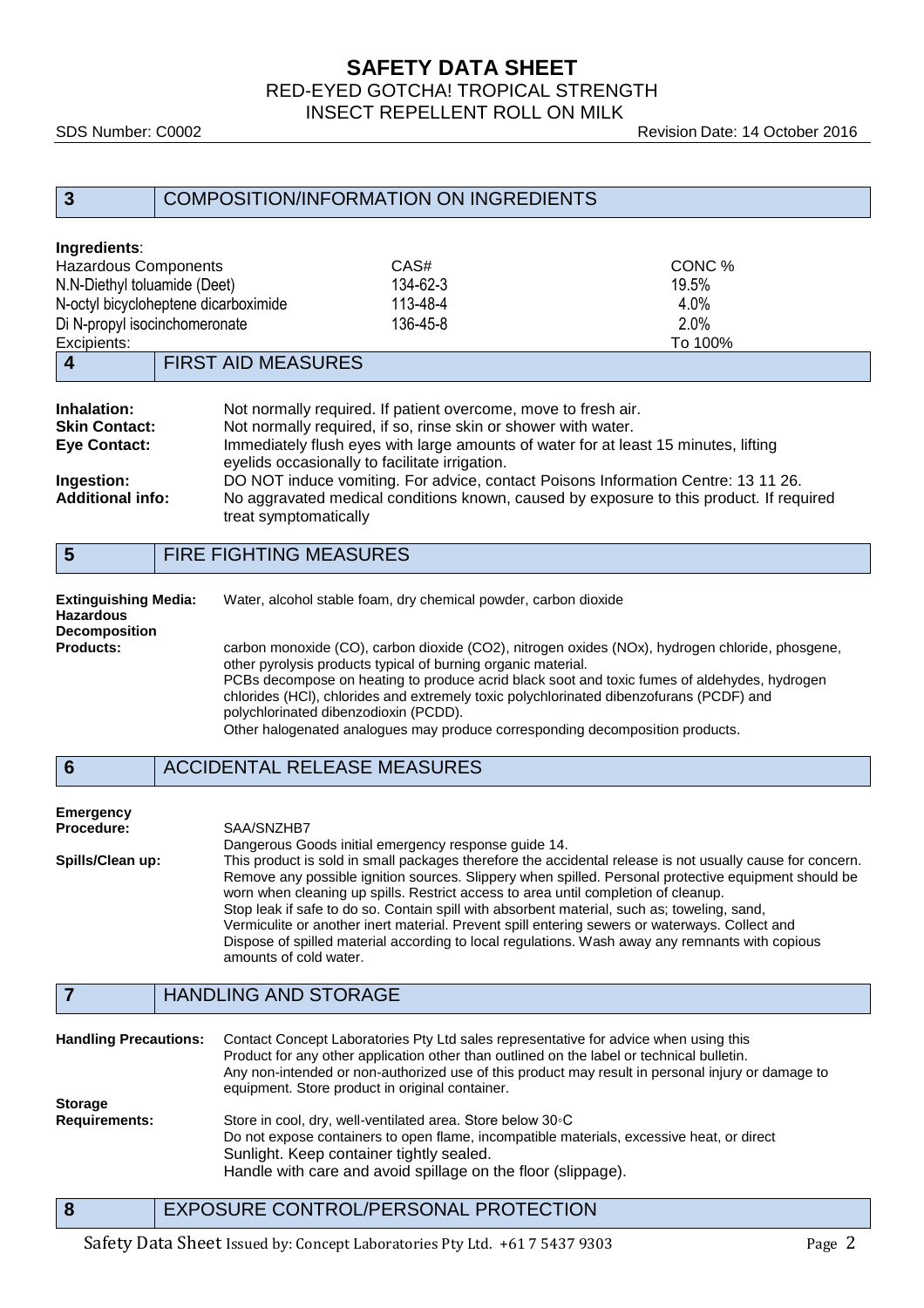## **SAFETY DATA SHEET** RED-EYED GOTCHA! TROPICAL STRENGTH INSECT REPELLENT ROLL ON MILK

SDS Number: C0002 **Revision Date: 14 October 2016** 

| <b>Engineering Controls: Not normally required.</b>                                                                                                                     | Use local exhaust for dust and fumes when processing and handling.                                                                                                                                                                                                                                                                                                                 |                                                                                                        |                                                  |
|-------------------------------------------------------------------------------------------------------------------------------------------------------------------------|------------------------------------------------------------------------------------------------------------------------------------------------------------------------------------------------------------------------------------------------------------------------------------------------------------------------------------------------------------------------------------|--------------------------------------------------------------------------------------------------------|--------------------------------------------------|
| <b>Personal Protective</b><br><b>Equipment:</b><br>Occupational<br><b>Exposure Controls:</b>                                                                            | Eye/face protection- not required under normal circumstances.<br>Should a splash risk exist, safety glasses or chemical resistant goggles should<br>be worn to prevent eye contact.<br>Skin protection- not required under normal circumstances.<br>Respiratory protection- not required under normal circumstances<br>We are not aware of any national exposure limit. (DEET)     |                                                                                                        |                                                  |
| 9                                                                                                                                                                       | PHYSICAL AND CHEMICAL PROPERTIES                                                                                                                                                                                                                                                                                                                                                   |                                                                                                        |                                                  |
| <b>Physical State:</b><br>Appearance:<br><b>Water Solubility:</b><br>Freezing/Melting Point: N/A<br>pH:                                                                 | Liquid<br>Cream<br>Soluble (water)<br>$6.5 - 7.0$                                                                                                                                                                                                                                                                                                                                  | Spec. Gravity:<br><b>Boiling Point:</b><br><b>Flash Point:</b><br>Ignition Temperature: N/A<br>Colour: | 0.99<br>100 °C (Water)<br>Not Flammable<br>White |
| 10                                                                                                                                                                      | STABILITY AND REACTIVITY                                                                                                                                                                                                                                                                                                                                                           |                                                                                                        |                                                  |
| <b>Chemical Stability:</b><br><b>Conditions to Avoid:</b><br><b>Material to Avoid:</b><br><b>Hazardous</b><br><b>Decomposition:</b><br>Hazardous Reactions: None known. | Product is stable under normal ambient conditions.<br>Avoid heat, high temperatures (store below 30°C) and direct sunlight.<br>Protect against physical damage. See section 7<br>Strong oxidizing agents.<br>Burning can produce carbon dioxide and possible toxic chemicals such as carbon monoxide.                                                                              |                                                                                                        |                                                  |
| 11                                                                                                                                                                      | <b>TOXOLOGICAL INFORMATION</b>                                                                                                                                                                                                                                                                                                                                                     |                                                                                                        |                                                  |
| <b>HEALTH EFFECTS</b>                                                                                                                                                   |                                                                                                                                                                                                                                                                                                                                                                                    |                                                                                                        |                                                  |
| Inhaled:<br>Ingestion:                                                                                                                                                  | Considered an unlikely route of entry in commercial/industrial environments.<br>May be irritating to gastro-intestinal tract.<br>No long term health effects known                                                                                                                                                                                                                 |                                                                                                        |                                                  |
| Eye:                                                                                                                                                                    | May irritate or damage the eye.                                                                                                                                                                                                                                                                                                                                                    |                                                                                                        |                                                  |
| Skin:                                                                                                                                                                   | There is some evidence to suggest that the material may cause moderate inflammation of the skin<br>following direct contact or after a delay of some time. Repeated exposure can cause contact dermatitis<br>which is characterized by redness, swelling and blistering.<br>Application of Deet to the skin produces no primary irritation or sensitization in humans. In rabbits, |                                                                                                        |                                                  |

**TOXICITY DATA**

|                      | Acute toxicity- LD50 Oral-rat- 1,950mg/kg LD50 Inhalation0rat- 5,950mg/m3 LD50 Dermal-rat- 5,000mg/kg<br>Skin corrosion/irritation-Skin-rabbit-irritation. Serious eye damage/irritation-Eyes-rabbit-Moderate eye irritatio |
|----------------------|-----------------------------------------------------------------------------------------------------------------------------------------------------------------------------------------------------------------------------|
| 12                   | <b>ECOLOGICAL INFORMATION</b>                                                                                                                                                                                               |
| <b>Eco Toxicity:</b> | Soil: N,N-diethyl-m-toulamide (DEET), an active ingredient in insect repellant, is found to be moderately                                                                                                                   |

mobile in soil and is stable to hydrolysis at soil pH level typically found in the environment. Studies show that DEET can be biodegraded by soil microorganisms e.g. P. putida.

redness and peeling of the skin have been observed as well as intoxication, excitation, stiffness and

loss of co-ordination.